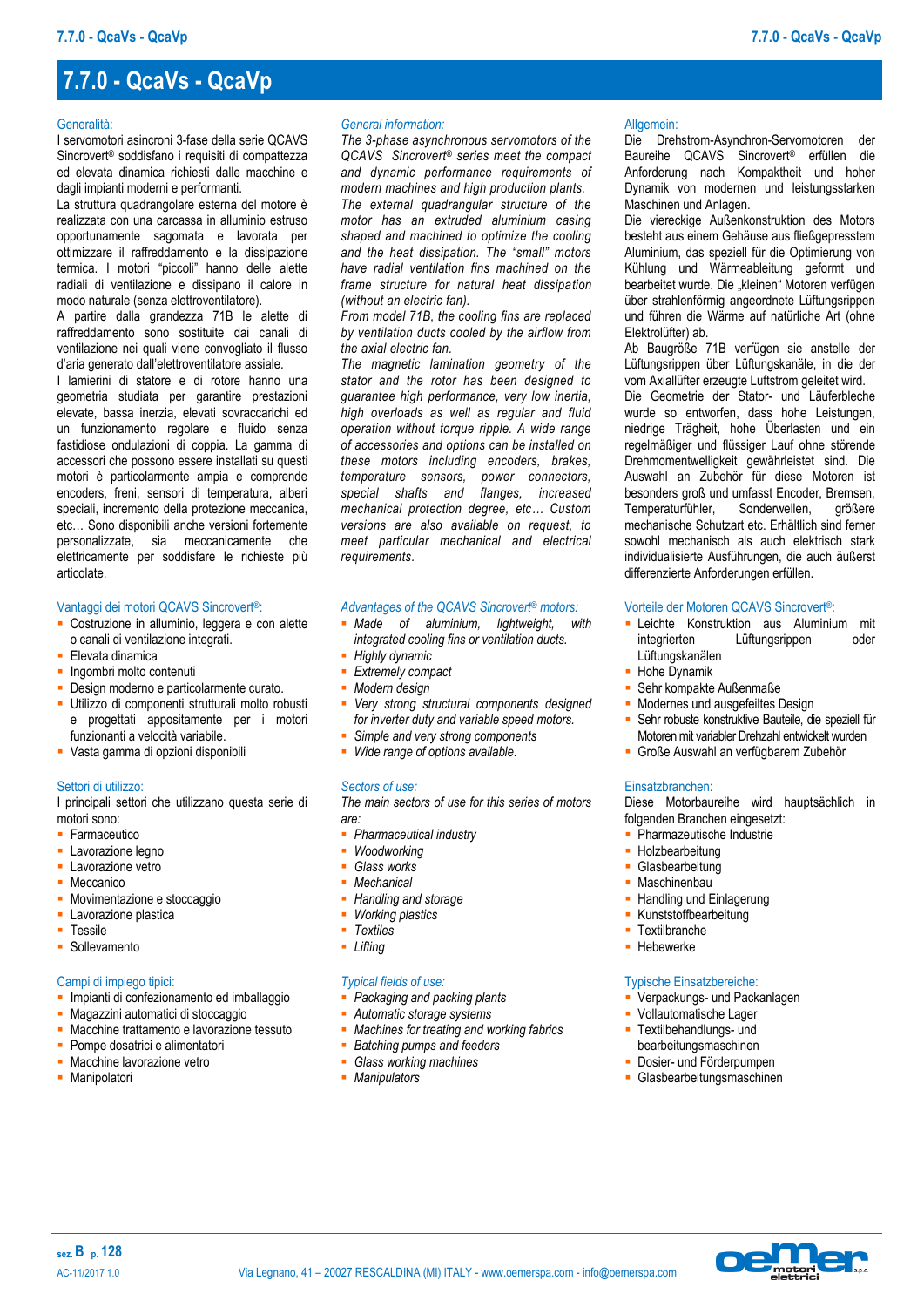# **7.7.0 - QcaVs- QcaVp Series - SINCROVERT®**



Servomotore Asincrono per alimentazione da inverter *AC 3-phase inverter duty asynchronous servomotor* 3-Phasen Asynchronmotor für Umrichterbetrieb

| Motore                    | Motor                   | Motor                         | AC 3-phase square frame asynchronous servomotor                                                        |
|---------------------------|-------------------------|-------------------------------|--------------------------------------------------------------------------------------------------------|
| Esecuzione                | Execution               | Ausführung                    | Low inertia induction servomotor                                                                       |
| Altezze d'asse            | Shaft height            | Wellenhöhe                    | 63, 71, 80, 90, 100, 112mm                                                                             |
| Potenza                   | Power                   | Leistung                      | 0, 26, 3kW                                                                                             |
| Coppia                    | Torque                  | Drehmoment                    | 117Nm                                                                                                  |
| Peso                      | Weight                  | Gewicht                       | 4,935kg                                                                                                |
| Nr. di poli               | Nr. of poles            | Anzahl Pole                   | 2, 4 size depending                                                                                    |
| Velocità base             | Base speed              | Nenndrehzahl                  | 1500, 2000, 3000, 4000, 5000rpm                                                                        |
| Tensione di alimentazione | Supply voltage          | Versorgungsspannung           | 400Vac - 230V330V on request                                                                           |
| Collegamento              | Connection              | Anschluss                     | Star, delta/star for some sizes                                                                        |
| Collegamenti elettrici    | Electrical connection   | <b>Elektrischer Anschluss</b> | Power supply connector up to frame 71A,<br>Nr.6 terminals for delta/star connection for 71B90L         |
| Classe di isolamento      | Insulation class        | Isolationklasse               | F, temperature rise cl.F                                                                               |
| Termoprotettori           | Thermal protectors      | Thermikschutz                 | PTO (klixon) as standard, PTC*, KTY84-130*, PT100* on<br>request                                       |
| Forma costruttiva         | Mounting construction   | Bauform                       | B5 only                                                                                                |
| Grado di protezione       | Protection degree       | Schutzart                     | IP 54, IP 55*                                                                                          |
| Tipo di raffreddamento    | Type of cooling         | Art der Kühlung               | QCAVP and QCAVS: 63SA71A, non ventilated IC 410<br>QCAVS: 71B90L - IC 416, axial fan 1-ph 230V 50/60Hz |
| Grado di vibrazione       | Vibration degree        | Vibrationsgrad                | $R, S^*$                                                                                               |
| Metodo di equilibratura   | <b>Balancing method</b> | Auswuchtmethode               | Full key, half* key or without* key on request                                                         |
| Temperatura ambiente      | Ambient temperature     | Raumtemperatur                | $-20+40°C$                                                                                             |
| Colore                    | Color                   | Farbe                         | <b>RAL 7037 (grey)</b>                                                                                 |
| Materiale carcasse        | Frames material         | Statormaterial                | Aluminum                                                                                               |
| Materiale flangia         | Flange material         | Flanschmaterial               | Aluminum                                                                                               |
| Materiale albero          | Shaft material          | Welle                         | Steel C45 -                                                                                            |
| Posizione morsettiera     | Terminal box position   | Klemmenkastenposition         | Standard position top mounted                                                                          |
| Opzioni disponibili       | Options available       | Mögliche Optionen             | Encoder, PTC, KTY84-130, Parking brake                                                                 |
| Disponibilità             | Availability            | Verfügbarkeit                 | 1500 and 3000rpm normally ready in stock                                                               |
| Tempo di consegna         | Delivery time           | Lieferzeit                    | From ready in stock up to 5 weeks size and options depending.                                          |

\* A richiesta con sovrapprezzo – On request with price increase –

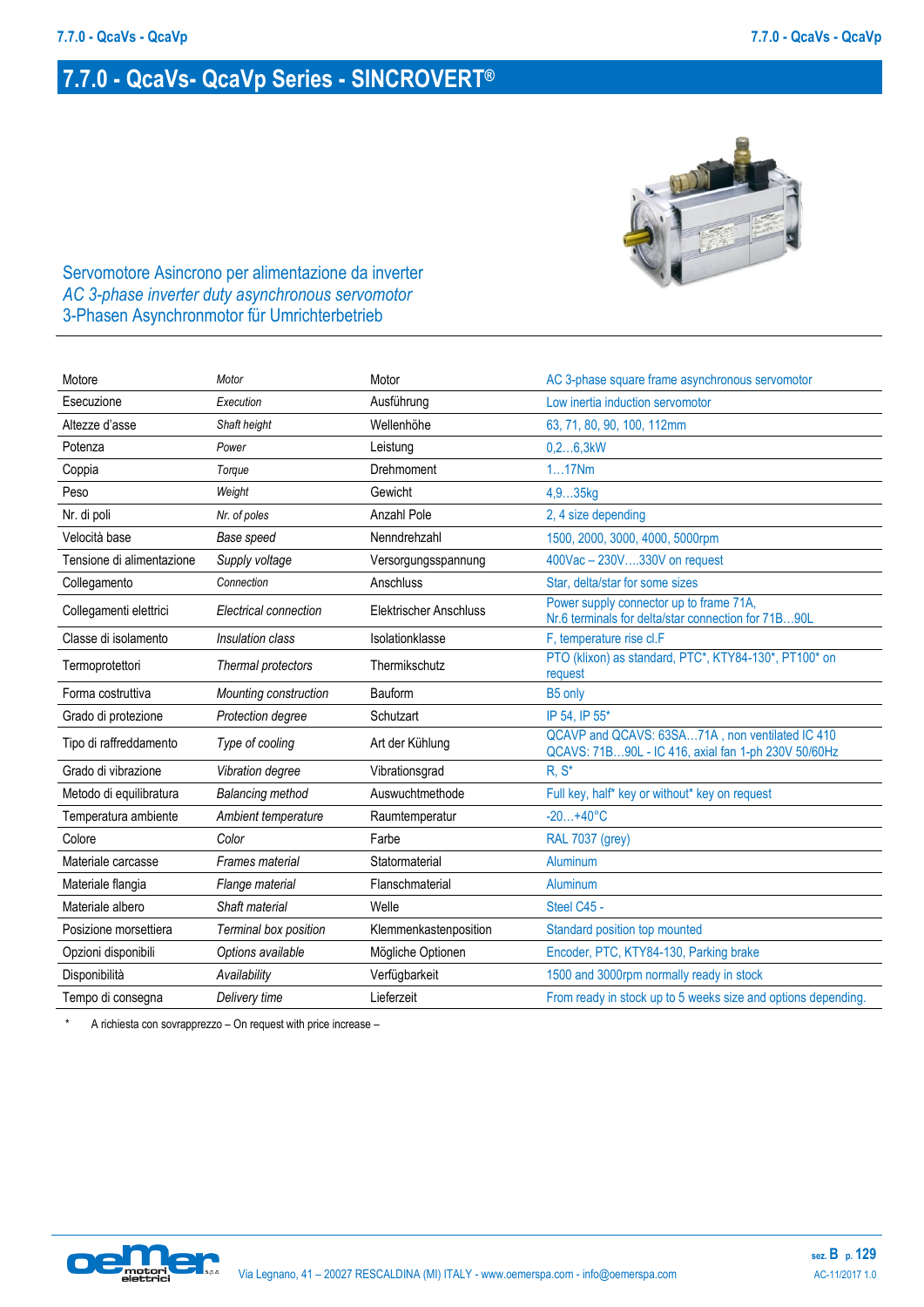### **7.7.0 - QcaVs - QcaVp 7.7.0 - QcaVs - QcaVp**

| <b>DATI GENERALI</b>   | <b>GENERAL DATA</b>     | <b>ALLGEMEINE DATEN</b> |                                                            |
|------------------------|-------------------------|-------------------------|------------------------------------------------------------|
| Forma costruttiva      | Mounting                | Bauformen               | Size 63, 71, 80, 90 IM 3001 (B5)                           |
| Protezione motore      | <b>Motor Protection</b> | Schutzart               | type QcaVs - QcaVp - IP 54 (IP 55 ) $^{2}$ )               |
| Equilibratura          | Balancing               | Schwinggüte             | grado $R - R$ degree – grad R                              |
| Isolamento             | Insulation              | Isolation               | classe $F - F$ class - F Klasse                            |
| Protezione termica     | Thermal Protection      | Thermikschutz           | PTO (Klixon) – PTC $2$ ) – PT100 $2$ )                     |
| Rumore L <sub>w</sub>  | Noise Lw                | Geräuschpegel Lw        | $L_W < 85$ dB (A)                                          |
| Raffreddamento         | Cooling System          | Kühlung                 | type QcaVs QcaVp - IC 00 / IC 416                          |
| Sollecitazione massima | Max adm. shock          | Max schuss              | V eff $4.5$ mm/s $6.363$ Hz $-$ acc. 2.55 m/s <sup>2</sup> |
| Installazione          | Ambient                 | Umgebungstem.           | $-20$ / + 40 $^{\circ}$ C - 1000 m ASL                     |

| <b>VENTILATORE</b> | <b>ELECTRIC FAN</b> | <b>ELEKTROLÜFTER</b> |                     |        |                       |
|--------------------|---------------------|----------------------|---------------------|--------|-----------------------|
| Grandezza Motore   | Motor size          | Motoren              | <b>Size</b>         |        | 80/90                 |
| Alimentazione      | Power supply        | Versorgung           |                     |        | 1-ph 220/230V 50/60Hz |
| Corrente           | Current             | Strom                |                     | 0.12   | 0.2                   |
| Potenza            | Power               | Leistung             | W                   | 19     | 18                    |
| Portata            | Air flow            | Volumen              | m <sup>3</sup> /min | 2.8    |                       |
| Pressione          | Pressure            | Pression             | Pa                  | 70     | 75                    |
| Rumorosità         | Noise level         | Gerauschent          | dB(A)               | 62     | 65                    |
| Tipo ventilatore   | Fan type            | Typ des ventil.      |                     | 4656ZW | 5958                  |

| <b>FRENO</b> <sup>2)</sup> |              | <b>BRAKE</b> 2) | <b>BREMSE</b> 2)             |     |      |                  |               |        |               |       |                                 |
|----------------------------|--------------|-----------------|------------------------------|-----|------|------------------|---------------|--------|---------------|-------|---------------------------------|
| <b>Motore</b>              | Freno        | Coppia statica  | Alimentazione - Power supply |     |      | Inerzia (J)      | Velocità max. |        | Tempi - Times |       | Lavoro ammissibile              |
| <b>Motor</b>               | <b>Brake</b> | Static torque   | Rectifier                    |     | Coil | inertia $(J)$    | Max. speed    | sw. ON | sw. OFF       |       | Max admissible work             |
| <b>Size</b>                | Type         | Nm (max)        | Input Vac - Hz               | Vdc |      | Kgm <sup>2</sup> | rpm           | ms     | ms            |       | Q max                           |
| $63 - 71$                  | <b>R4</b>    |                 | 230 - 50/60                  | 96  | 10   | 0.000042         | 6000          | 15     | 35            | 4000  | $J_{\text{tot}}$ * $\Delta n^2$ |
| $80 - 90$                  | R 10         |                 | $230 - 50/60$                | 96  |      | 0.00018          | 6000          | 20     | 40            | 8000  | 182.5                           |
| 90L                        | R 30         | 30              | 230 - 50/60                  | 96  | 24   | 0.00031          | 6000          | 35     | 90            | 12000 | See sec.A par. 4.0              |

Serie K: Coppia frenante regolabile, disponibile anche con bobina a 24Vdc - Adjustable braking torque, available also with 24Vdc coil - einstellbares Bremsmoment

| <b>CUSCINETTI</b>    |                        | <b>BEARINGS</b>            | <b>WÄLZLAGER</b>      |                         |                                    |                                |                  |                                                   |
|----------------------|------------------------|----------------------------|-----------------------|-------------------------|------------------------------------|--------------------------------|------------------|---------------------------------------------------|
| <b>Motor</b><br>type | Drive-end<br>Brg. code | Non drive-end<br>Brg. code | Max. speed $3$<br>rpm | <b>Distance</b><br>X mm | Max. radial load Fr<br>N @ 1500rpm | Max. axial load<br>N @ 1500rpm | Distance X<br>mm | Radial load diagram                               |
| <b>63 Vs</b>         | 6004 ZZ                | 6202 ZZ                    | 12000                 | 15                      | 220                                | 180                            |                  |                                                   |
| $71$ Vs – Vp         | 6004 ZZ                | 6203 ZZ                    | 9000                  | 20                      | 450                                | 350                            | $ F_1$           | 100<br>90                                         |
| 80/90 Vs-Vp          | 6205 ZZ                | 6205 ZZ                    | 9000                  | 25                      | 800                                | 400                            | <b>POPPO</b>     | Radial load %<br>80<br>70                         |
| <b>90L Vs</b>        | 6006 ZZ                | 6205 ZZ                    | 9000                  | 25                      | 900                                | 450                            | $ x -$           | 60<br>50                                          |
| 100 Vp               | 6207 ZZ                | 6205 ZZ                    | 7500                  | 40                      | 1300                               | 800                            |                  | $40 + \frac{1}{1500}$<br>$n_{max}$<br>Speed [rpm] |
| 112 Vp               | 6207 ZZ                | 6207 ZZ                    | 7500                  | 40                      | 1300                               | 800                            |                  |                                                   |

NJ-NU (Cuscinetto a rulli, *Roller bearing,* Rollenlager) 2)

2) Opzione disponibile a richiesta – *Option* a*vailable on request* – Verfügbares Sonderzubehör

3) La velocità massima continuativa è limitata al 70% del valore indicato - *The max continuous operation speed is limited to the 70% of the indicated value.*



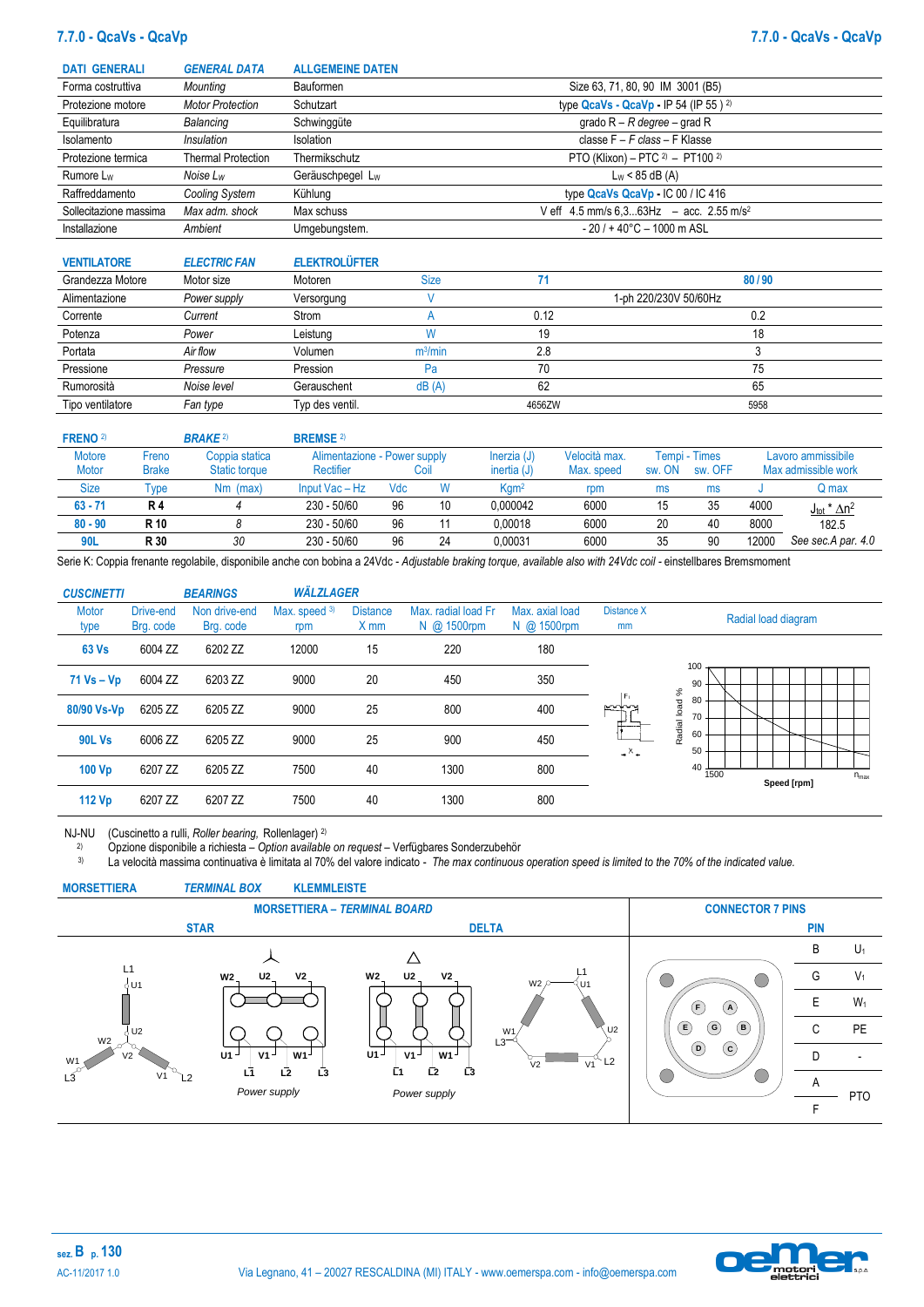### **7.7.0 - QcaVs - QcaVp 7.7.0 - QcaVs - QcaVp**

|              |         | <b>DATI ELETTRICI E PRESTAZIONI</b> |                         |       |                | <b>ELECTRICAL DATA AND PERFORMANCES</b> |       |                  |                      |                 | <b>ELEKTRISCHE DATEN UND LEISTUNGEN</b> |                                         |
|--------------|---------|-------------------------------------|-------------------------|-------|----------------|-----------------------------------------|-------|------------------|----------------------|-----------------|-----------------------------------------|-----------------------------------------|
| type         | $n_{n}$ | $M_n$                               | <b>M</b> <sub>max</sub> | $P_n$ | n <sub>1</sub> | $n_{max}$ <sup>2)</sup>                 | $f_n$ | $\mathsf{I}_n$ A | a                    | T <sub>th</sub> | J                                       | W <sub>1</sub>                          |
|              | rpm     | <b>Nm</b>                           | <b>Nm</b>               | kW    | rpm            | rpm                                     | Hz    | 400V             | rad/sec <sup>2</sup> | min             | Kgm <sup>2</sup>                        | kg                                      |
| <b>QcaVs</b> | 3000    | 1,0                                 | 3,0                     | 0,31  | 6000           | 12000                                   | 50,0  | 0,74             | 15000                | 23              |                                         | 4,9                                     |
| <b>63SA</b>  | 4000    | 1,0                                 | 3,0                     | 0,42  | 8000           | 12000                                   | 66,7  | 0,99             | 15000                | 22              | 0,0002                                  | 6,41                                    |
|              | 5000    | 0,9                                 | 2,7                     | 0,47  | 10000          | 12000                                   | 83,3  | 1,11             | 13500                | 20              |                                         |                                         |
| <b>QcaVs</b> | 3000    | 1,3                                 | 3,9                     | 0,41  | 6000           | 12000                                   | 50,0  | 0,97             | 16250                | 22              |                                         | 5,5                                     |
| <b>63SB</b>  | 4000    | 1,3                                 | 3,9                     | 0,54  | 8000           | 12000                                   | 66,7  | 1,29             | 16250                | 21              | 0,00024                                 | 7 <sup>1</sup>                          |
|              | 5000    | 1,2                                 | 3,6                     | 0,63  | 10000          | 12000                                   | 83,3  | 1,49             | 15000                | 20              |                                         |                                         |
| <b>QcaVs</b> | 3000    | 1,8                                 | 5,4                     | 0,57  | 6000           | 12000                                   | 50,0  | 1,36             | 16364                | 22              |                                         | 6,5                                     |
| 63M          | 4000    | 1,8                                 | 5,4                     | 0,75  | 8000           | 12000                                   | 66,7  | 1,81             | 16364                | 21              | 0,00033                                 | 81)                                     |
|              | 5000    | 1,7                                 | 5,1                     | 0,89  | 10000          | 12000                                   | 83,3  | 2,14             | 15455                | 20              |                                         |                                         |
| <b>QcaVs</b> | 3000    | 2,0                                 | 6,0                     | 0,63  | 6000           | 9000                                    | 50,0  | 1,33             | 10714                | 24              |                                         | 7,9                                     |
| <b>71A</b>   | 4000    | 2,0                                 | 6,0                     | 0,84  | 8000           | 9000                                    | 66,7  | 1,78             | 10714                | 24              | 0,00056                                 | 10,41                                   |
|              | 5000    | 1,9                                 | 5,7                     | 0,99  | 9000           | 9000                                    | 83,3  | 2,11             | 10179                | 23              |                                         |                                         |
| <b>QcaVs</b> | 3000    | 2,9                                 | 8,7                     | 0,91  | 6000           | 9000                                    | 50,0  | 1,90             | 15536                | 31              |                                         | 8,7                                     |
| 71B          | 4000    | 2,9                                 | 8,7                     | 1,21  | 8000           | 9000                                    | 66,7  | 2,54             | 15536                | 30              | 0,00056                                 | 11,31                                   |
|              | 5000    | 2,8                                 | 8,4                     | 1,47  | 9000           | 9000                                    | 83,3  | 3,06             | 15000                | 28              |                                         |                                         |
| <b>QcaVs</b> | 3000    | 6,0                                 | 18,0                    | 1,9   | 6000           | 9000                                    | 50,0  | 4,00             | 13846                | 33              |                                         | 13,5                                    |
| <b>80S</b>   | 4000    | 5,8                                 | 17,4                    | 2,4   | 8000           | 9000                                    | 66,7  | 5,10             | 13385                | 31              | 0,0013                                  | 15,51                                   |
|              | 5000    | 5,5                                 | 16,5                    | 2,9   | 9000           | 9000                                    | 83,3  | 6,10             | 12692                | 30              |                                         |                                         |
| <b>QcaVs</b> | 3000    | 8,0                                 | 24,0                    | 2,5   | 6000           | 9000                                    | 50,0  | 5,20             | 14118                | 32              |                                         | 16                                      |
| <b>80M</b>   | 4000    | 7,7                                 | 23,1                    | 3,2   | 8000           | 9000                                    | 66,7  | 6,70             | 13588                | 31              | 0,0017                                  | 18 <sup>1</sup>                         |
|              | 5000    | 7,3                                 | 21,9                    | 3,8   | 9000           | 9000                                    | 83,3  | 8,00             | 12882                | 31              |                                         |                                         |
|              | 1500    | 10,0                                | 30                      | 1,6   | 3000           | 6000                                    | 50,0  | 3,4              | 10345                | 30              |                                         |                                         |
| <b>QcaVs</b> | 2000    | 10,0                                | 30                      | 2,1   | 4000           | 8000                                    | 66,7  | 4,6              | 10345                | $30\,$          | 0,0029                                  | 16                                      |
| <b>90MA</b>  | 3000    | 9,0                                 | 27                      | 2,8   | 6000           | 9000                                    | 100,0 | 6,2              | 9310                 | 28              |                                         | 18 <sup>1</sup>                         |
|              | 4000    | 8,5                                 | 26                      | 3,6   | 8000           | 9000                                    | 133,3 | 7,8              | 8793                 | 24              |                                         |                                         |
|              | 1500    | 12,0                                | 36                      | 1,9   | 3000           | 6000                                    | 50,0  | 4,1              | 10588                | 30              |                                         |                                         |
| <b>QcaVs</b> | 2000    | 12,0                                | 36                      | 2,5   | 4000           | 8000                                    | 66,7  | 5,4              | 10588                | 30              | 0,0034                                  | 18                                      |
| <b>90MB</b>  | 3000    | 11,0                                | 33                      | 3,5   | 6000           | 9000                                    | 100,0 | 7,5              | 9706                 | 29              |                                         | 22 <sup>1</sup>                         |
|              | 4000    | 10,5                                | 32                      | 4,4   | 8000           | 9000                                    | 133,3 | 9,5              | 9265                 | 27              |                                         |                                         |
|              | 1500    | 16,0                                | 48                      | 2,5   | 3000           | 6000                                    | 50,0  | 5,4              | 11163                | 29              |                                         |                                         |
| <b>QcaVs</b> | 2000    | 16,0                                | 48                      | 3,4   | 4000           | 8000                                    | 66,7  | 7,4              | 11163                | 29              | 0,0043                                  | 22                                      |
| <b>90L</b>   | 3000    | 15,0                                | 45                      | 4,7   | 6000           | 9000                                    | 100,0 | 10,2             | 10465                | 27              |                                         | 251                                     |
|              | 4000    | 14,0                                | 42                      | 5,9   | 8000           | 9000                                    | 133,3 | 12,8             | 9767                 | 26              |                                         |                                         |
|              | 1500    | 1,2                                 | 3,7                     | 0,20  | 3000           | 6000                                    | 50,0  | 0,5              | 6727                 | 28              |                                         |                                         |
| <b>QcaVp</b> | 2000    | 1,2                                 | 3,6                     | 0,25  | 4000           | 8000                                    | 66,7  | 0,7              | 6545                 | 28              |                                         |                                         |
| 71A          | 3000    | 1,1                                 | 3,3                     | 0,35  | 6000           | 9000                                    | 100,0 | 1,0              | 6000                 | 27              | 0,00055                                 | 5,9                                     |
|              | 4000    | 1,0                                 | 3,0                     | 0,42  | 8000           | 9000                                    | 133,3 | 1,2              | 5455                 | 26              |                                         | 7,11                                    |
|              | 1500    | 3,5                                 | 10,5                    | 0,55  | 3000           | 6000                                    | 50,0  | 1,2              | 10825                | 24              |                                         |                                         |
| <b>QcaVp</b> | 2000    | 3,5                                 | 10,5                    | 0,73  | 4000           | 8000                                    | 66,7  | 1,6              | 10825                | 24              |                                         | 9                                       |
| <b>80B</b>   | 3000    | 3,2                                 | 9,5                     | 1,00  | 6000           | 9000                                    | 100,0 | 2,2              | 9804                 | 23              | 0,00097                                 | 11 <sup>1</sup>                         |
|              | 4000    | $3,0$                               | $9,0$                   | 1,26  | 8000           | 9000                                    | 133,3 | 2,7              | 9278                 | 22              |                                         |                                         |
|              | 1500    | $9{,}0$                             | 27,0                    | 1,4   | 3000           | 6000                                    | 50,0  | 2,9              | 5294                 | 35              |                                         |                                         |
| <b>QcaVp</b> | 2000    | $9,\!0$                             | 27,0                    | 1,9   | 4000           | 8000                                    | 66,7  | 3,9              | 5294                 | 35              |                                         |                                         |
| <b>100M</b>  | 3000    | 8,5                                 | 25,5                    | 2,7   | 6000           | 8000                                    | 100,0 | 5,5              | 5000                 | 34              | 0,0051                                  | $\begin{array}{c} 20 \\ 23 \end{array}$ |
|              | 4000    | $_{\rm 8,0}$                        | 24,0                    | 3,3   | 8000           | 8000                                    | 133,3 | 6,7              | 4706                 | 33              |                                         |                                         |
|              | 1500    | 13,0                                | 39,0                    | 2,0   | 3000           | 6000                                    | 50,0  | 4,3              | 4021                 | 38              |                                         |                                         |
| <b>QcaVp</b> | 2000    | 13,0                                | 39,0                    | 2,7   | 4000           | 7500                                    | 66,7  | 5,7              | 4021                 | 38              |                                         | 28                                      |
| <b>112S</b>  | 3000    | 12,0                                | 36,0                    | 3,8   | 6000           | 7500                                    | 100,0 | 7,9              | 3711                 | 37              | 0,0097                                  | 31 <sup>1</sup>                         |
|              | 4000    | 11,0                                | 33,0                    | $4,6$ | 8000           | 7500                                    | 133,3 | 9,7              | 3402                 | 35              |                                         |                                         |
|              | 1500    | 17,0                                | 51,0                    | 2,7   | 3000           | 6000                                    | 50,0  | 5,2              | 3923                 | 40              |                                         |                                         |
| <b>QcaVp</b> | 2000    | 17,0                                | 51,0                    | 3,6   | 4000           | 7500                                    | 66,7  | $7,0$            | 3923                 | 40              |                                         |                                         |
| <b>112M</b>  | 3000    | 16,0                                | 48,0                    | 5,0   | 6000           | 7500                                    | 100,0 | 9,7              | 3692                 | 39              | 0,013                                   | $\begin{array}{c} 35 \\ 38 \end{array}$ |
|              | 4000    | 15,0                                | 45,0                    | 6,3   | 7500           | 7500                                    | 133,3 | 12,2             | 3462                 | 37              |                                         |                                         |
|              |         |                                     |                         |       |                |                                         |       |                  |                      |                 |                                         |                                         |

400V 50Hz: velocità ed avvolgimento standard – *standard speed and winding -* Standard Geschwindigkeit und Windung

1) Motore completo di freno standard – *Motor complete with standard brake)* – Motor vollst. Mit Standardbremse

2) La velocità massima continuativa è limitata al 70% del valore indicato - *The max continuous operation speed is limited to the 70% of the indicated value.*

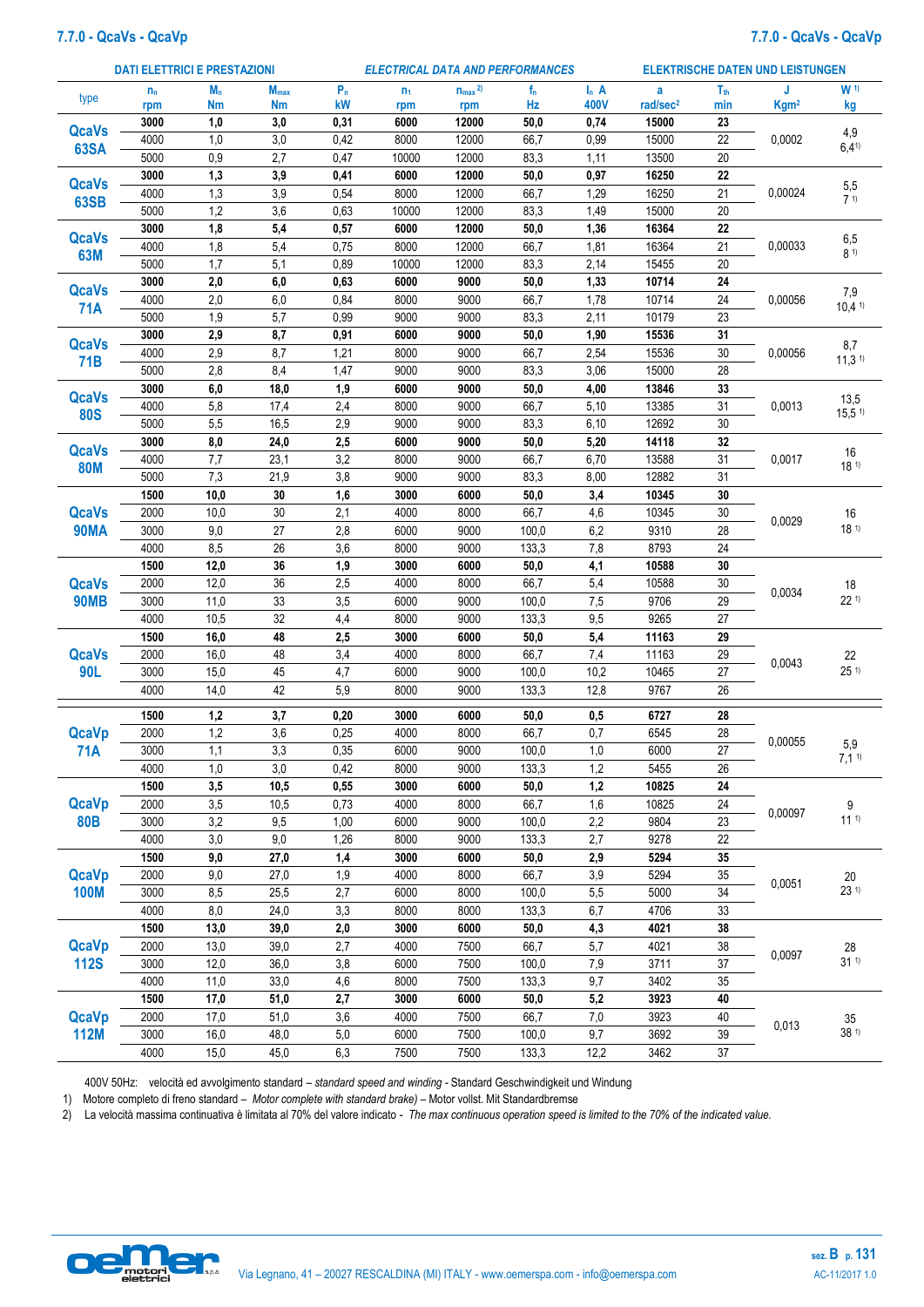#### **LEGENDA DELLE TABELLE** *KEY-WORDS* **KURZZEICHEN**

|                  | <b>DATI ELETTRICI E PRESTAZIONI</b> |                      |                                                                    |          |                       | <b>ELECTRICAL DATA AND PERFORMANCES</b><br><b>ELEKTRISCHE DATEN UND LEISTUNGEN</b> |           |                 |                           |                                      |            |                                                         |                      |
|------------------|-------------------------------------|----------------------|--------------------------------------------------------------------|----------|-----------------------|------------------------------------------------------------------------------------|-----------|-----------------|---------------------------|--------------------------------------|------------|---------------------------------------------------------|----------------------|
| type             | $n_{n}$<br>rpm                      | $M_{n}$<br><b>Nm</b> | $M_{\text{max}}$<br><b>Nm</b>                                      | P,<br>kW | n <sub>1</sub><br>rpm | $n_{max}$ <sup>2)</sup><br>rpm                                                     | Tn.<br>Hz | $I_n$ A<br>400V | a<br>rad/sec <sup>2</sup> | $\mathsf{T}_\mathsf{th}$<br>min      | Wd<br>Cod. | Kgm <sup>2</sup>                                        | W <sub>1</sub><br>kg |
| $n_{n}$          | Velocità di rotazione nominale      |                      |                                                                    |          | Nominal speed         |                                                                                    |           |                 |                           | Nenn Drehzahl                        |            |                                                         |                      |
| $M_n$            | Coppia nominale resa all'albero     |                      |                                                                    |          |                       | Nominal torque at the shaft                                                        |           |                 |                           | Nenn Drehmoment an Welle             |            |                                                         |                      |
| M <sub>max</sub> | Coppia max erogabile dal motore     |                      |                                                                    |          |                       | Maximum output motor torque                                                        |           |                 |                           | Max. Abgabemoment des Motors         |            |                                                         |                      |
| $P_n$            | servizio S1                         |                      | Potenza meccanica nominale resa all'albero per                     |          | factor S1             | Nominal mechanical power at the shaft for service                                  |           |                 |                           | Dauerbetrieb S1                      |            | Mechanische Nennleistung an der Welle bei               |                      |
| n <sub>1</sub>   |                                     |                      | Velocità di rotazione massima a potenza costante (P <sub>n</sub> ) |          |                       | Maximum speed at constant power $(P_n)$                                            |           |                 |                           |                                      |            | Max. Drehzahl bei konstanter Leistung (P <sub>n</sub> ) |                      |
| $n_{max}$        | per servizio continuativo)          |                      | Velocità max. di rotazione a potenza ridotta (non                  |          | duty)                 | Maximum speed at reduced power (not in continuous                                  |           |                 |                           | Dauerbetrieb)                        |            | Max. Drehzahl bei reduzierter Leistung (nicht bei       |                      |
| f.               | Frequenza nominale                  |                      |                                                                    |          |                       | Nominal power supply frequency                                                     |           |                 |                           | Nenn-Versorgungsfrequenz             |            |                                                         |                      |
| $V_n$            | Tensione nominale del motore        |                      |                                                                    |          |                       | Motor nominal voltage                                                              |           |                 |                           | Nenn Spannung                        |            |                                                         |                      |
| Ιn.              | Corrente nominale                   |                      |                                                                    |          |                       | Nominal current                                                                    |           |                 |                           | Nennstrom                            |            |                                                         |                      |
| a                | Accelerazione angolare              |                      |                                                                    |          |                       | Angular acceleration                                                               |           |                 |                           | Winkelbeschleunigung                 |            |                                                         |                      |
| T <sub>Th</sub>  | Costante di tempo termica           |                      |                                                                    |          |                       | Thermal time constant                                                              |           |                 |                           | Temperatur/Zeit-Konstante            |            |                                                         |                      |
| J                | Momento d'inerzia rotorico          |                      |                                                                    |          | Rotor inertia         |                                                                                    |           |                 |                           | Rotorisches Drehzahlmoment           |            |                                                         |                      |
| Wg               | Peso del motore                     |                      |                                                                    |          | Motor weight          |                                                                                    |           |                 |                           | Motorgewicht                         |            |                                                         |                      |
| S <sub>1</sub>   |                                     |                      | Area di funzionamento in servizio continuativo S1                  |          |                       | Operation area for continuous service factor S1                                    |           |                 |                           | Einschaltbereich bei Dauerbetrieb S1 |            |                                                         |                      |
| S <sub>6</sub>   | periodico S6-40%                    |                      | Area di funzionamento in sovraccarico con servizio                 |          | S6-40%                | Operation area at overload for intermittent operation                              |           |                 |                           | 40%                                  |            | Einschaltbereich bei Überlast im Aussetzbetrieb S6-     |                      |







**QCAVS 63...71A DIMENSIONI DI INGOMBRO -** *OVERALL DIMENSIONS* - **ABMESSUNGEN** Dimensions [mm]







33

| <b>Type</b>    |       |    | GА   |                |     |     |     |     |     | AE  |    | HD  | w  |    |
|----------------|-------|----|------|----------------|-----|-----|-----|-----|-----|-----|----|-----|----|----|
| QcaVs 63 SA-SB | 14 i6 | 30 | 16   | M <sub>5</sub> | 228 | 95  | 115 | 140 |     | 105 | 56 | 188 | 40 |    |
| QcaVs 63 M     |       |    |      |                | 258 |     |     |     |     |     |    |     | 70 | 45 |
| QcaVs 71 A     | 19 i6 | 40 | 21.5 | M <sub>6</sub> | 250 | 110 | 130 | 160 | 9.5 | 120 | 63 | 195 | 51 | 42 |

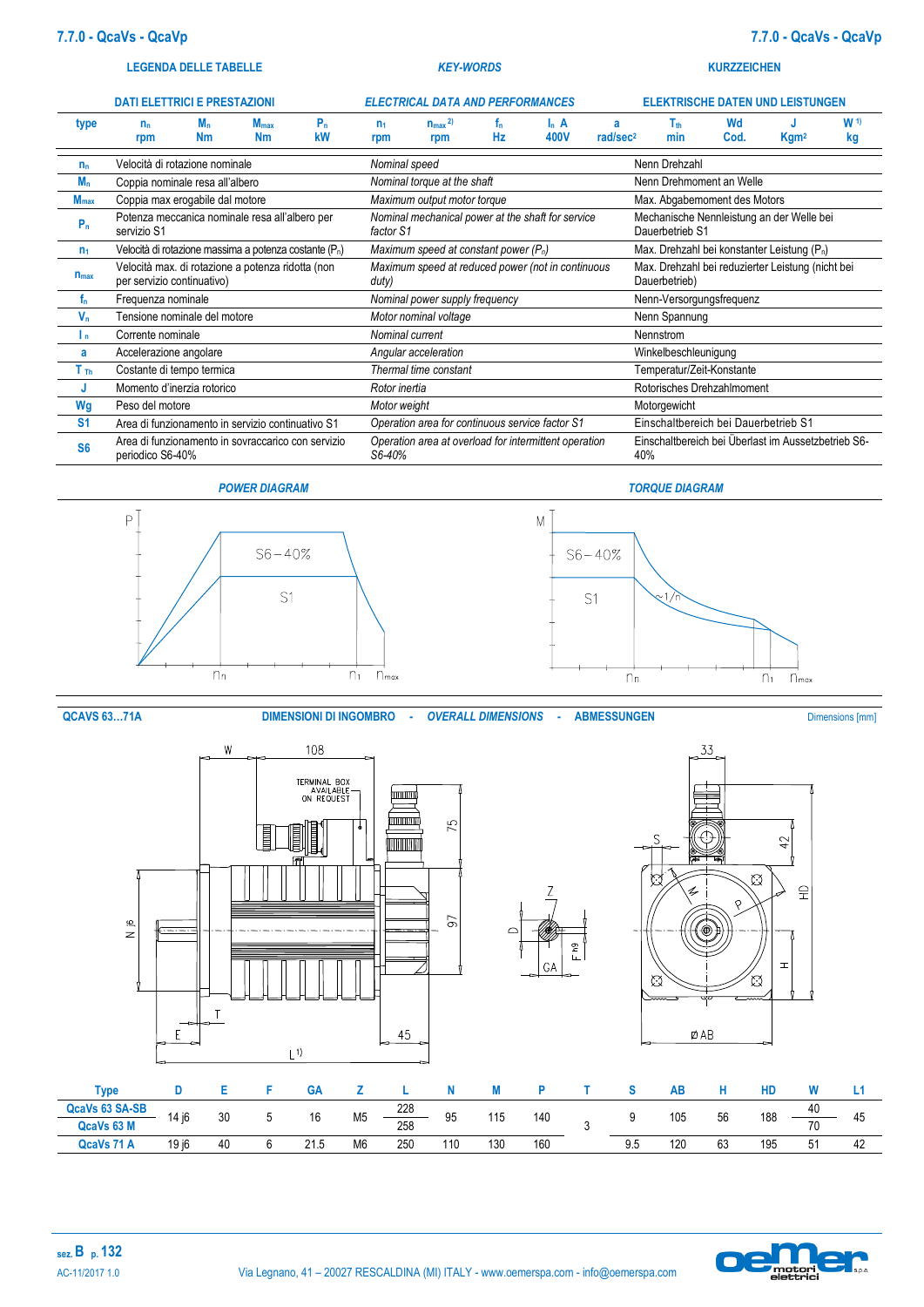### **QCAVS 71B...90L DIMENSIONI DI INGOMBRO -** *OVERALL DIMENSIONS* - **ABMESSUNGEN** Dimensions [mm]



| Type               |       |    |      | <b>GA</b> |                |     |     |     |     |     |      | АΒ  |    | HD  |                          | L1 |
|--------------------|-------|----|------|-----------|----------------|-----|-----|-----|-----|-----|------|-----|----|-----|--------------------------|----|
| QcaVs 71 B         | 19 i6 | 40 | 6 h9 | 21.5      | M <sub>6</sub> | 315 | 110 | 130 | 160 | J   | 9.5  | 120 | 63 | 195 | $\overline{\phantom{a}}$ | 42 |
| QcaVs 80 S         |       |    |      |           |                | 338 |     |     |     |     |      |     |    |     | 77                       |    |
| QcaVs 80 M - 90 MA | 24 j6 | 50 | 8h9  | 27        | M <sub>8</sub> | 368 | 130 | 165 | 190 | 3.5 | 11.5 | 140 | 70 | 240 | 57                       | 61 |
| QcaVs 90 MB        |       |    |      |           |                | 388 |     |     |     |     |      |     |    |     | 77                       |    |
| QcaVs 90 L         | 28 i6 | 60 |      | 31        | M10            | 433 |     |     |     |     |      |     |    |     | 112                      |    |

**QCAVP 71A…112M DIMENSIONI DI INGOMBRO -** *OVERALL DIMENSIONS* - **ABMESSUNGEN** Dimensions [mm]

 $\equiv$ 

 $\mathbf{I}$ 

 $\widehat{\mathbb{E}}$ 

 $\boxtimes$ 

¢

 $\boxtimes$ 



| <b>Type</b> |       |    |     |      | <b>GA</b> |                 |     |     |     |     |      | AB  | н   | <b>HD</b> |    |    |     |    |    |
|-------------|-------|----|-----|------|-----------|-----------------|-----|-----|-----|-----|------|-----|-----|-----------|----|----|-----|----|----|
| QcaVp 71 A  | 14 i6 | 30 |     | 5 h9 | 16        | M <sub>5</sub>  | 185 | 110 | 130 | 160 | 9.5  | 120 | 63  | 230       | -  |    |     |    | 40 |
| QcaVp 80 B  | 19 i6 | 40 | 3.5 | 6 h9 | 21.5      | M6              | 229 | 130 | 165 | 190 | 11.5 | 140 | 70  | 237       | 41 | 94 | 111 | 32 |    |
| QcaVp 100 M | 24 i6 | 50 |     |      |           | M8              | 274 |     |     | 250 |      |     |     |           |    |    |     | 27 | 65 |
| QcaVp 112 S | 28 i6 | 60 |     | 8 h9 | 31        | M <sub>10</sub> | 302 | 180 | 215 | 257 | 14   | 200 | 100 | 267       | 49 | 84 | 135 | 47 | 70 |
| QcaVp 112 M |       |    |     |      |           |                 | 337 |     |     |     |      |     |     |           |    |    |     | 82 |    |

Note: 1) Per motori con freno aggiungere la quota L1 - *For motors with brake add L1 quote -* Bei Bremsmotoren Wert L1 hinzufügen.

3) 71A, 71B con connettore – *71A, 71B with connector –* 71a, 71B mit Verbinder

4) Albero ridotto disponibile a richiesta – *reduced shaft available on request* - Auf Anfrage, mit reduzierter Welle lieferbar

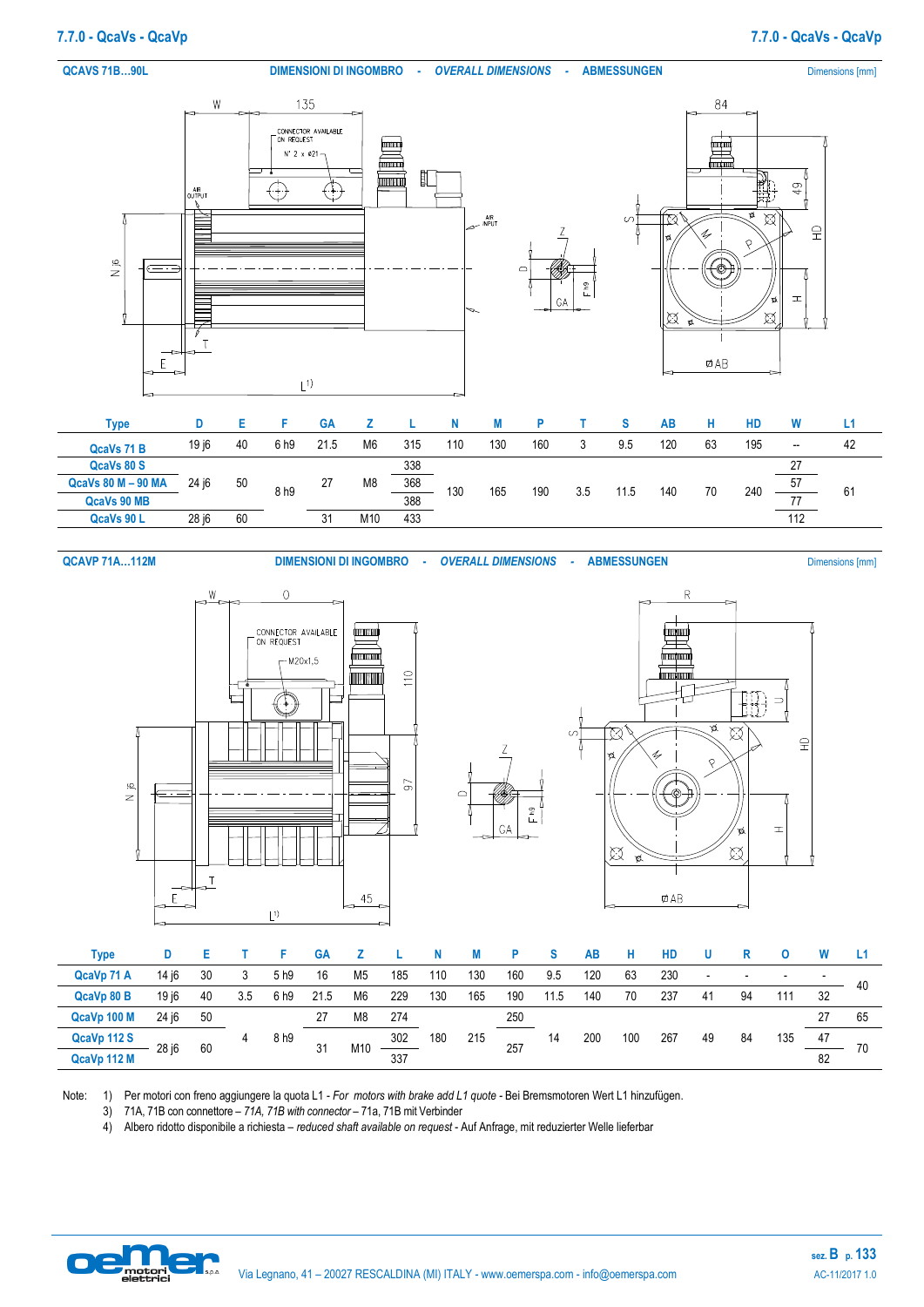

| Cuscinetto lato comando    | Drive-end bearing  | Morsettiera            | Terminal board        |
|----------------------------|--------------------|------------------------|-----------------------|
| Carcassa                   | Frame              | Cuscinetto LOA         | Non drive-end bearing |
| Avvolaimento               | Winding            | Coperchio LOA          | Non drive-end cover   |
| Statore                    | Statore            | Connettore trasduttore | Transducer connector  |
| Rotore                     | Rotor              | Trasduttore            | Transducer            |
| Coperchio scatola morsetti | Terminal box cover | Copritrasduttore       | Transducer cover      |

**QCAVS 71B…90L DISEGNO ESPLOSO –** *EXPLODED DRAWING* **- ESPLOSIONSZEICHNUNG**



| Albero                  | Shaft                |    | Coperchio scatola morsetti      | Terminal box cover    |
|-------------------------|----------------------|----|---------------------------------|-----------------------|
| Flangia                 | Flange               | 12 | Cuscinetto lato opposto comando | Non drive-end bearing |
| Cuscinetto lato comando | Drive-end bearing    | 13 | Coperchio lato opposto comando  | Non drive-end cover   |
| Avvolgimento            | Winding              | 14 | Connettore trasduttore          | Transducer connector  |
| Carcassa                | Frame                | 15 | Trasduttore                     | Transducer            |
| Statore                 | Statore              | 16 | Distanziale portaconnettore     | Connector support     |
| Rotore                  | Rotor                |    | Copritrasduttore                | Transducer cover      |
| Morsettiera             | Terminal board       | 18 | Modulo di ventilazione          | Ventilation module    |
| Base scatola morsetti   | Terminal box support | 19 | Elettroventilatore              | Electric fan          |
| Scatola morsettiera     | Terminal box         | 20 | Griglia di protezione           | Protection guard      |

Disegno schematico per l'identificazione dei componenti principali del motore. Le esecuzioni speciali a richiesta e le opzioni non sono contemplate.

*Schematic drawing to identify the main components of the motor. No special versions or options are shown here.*